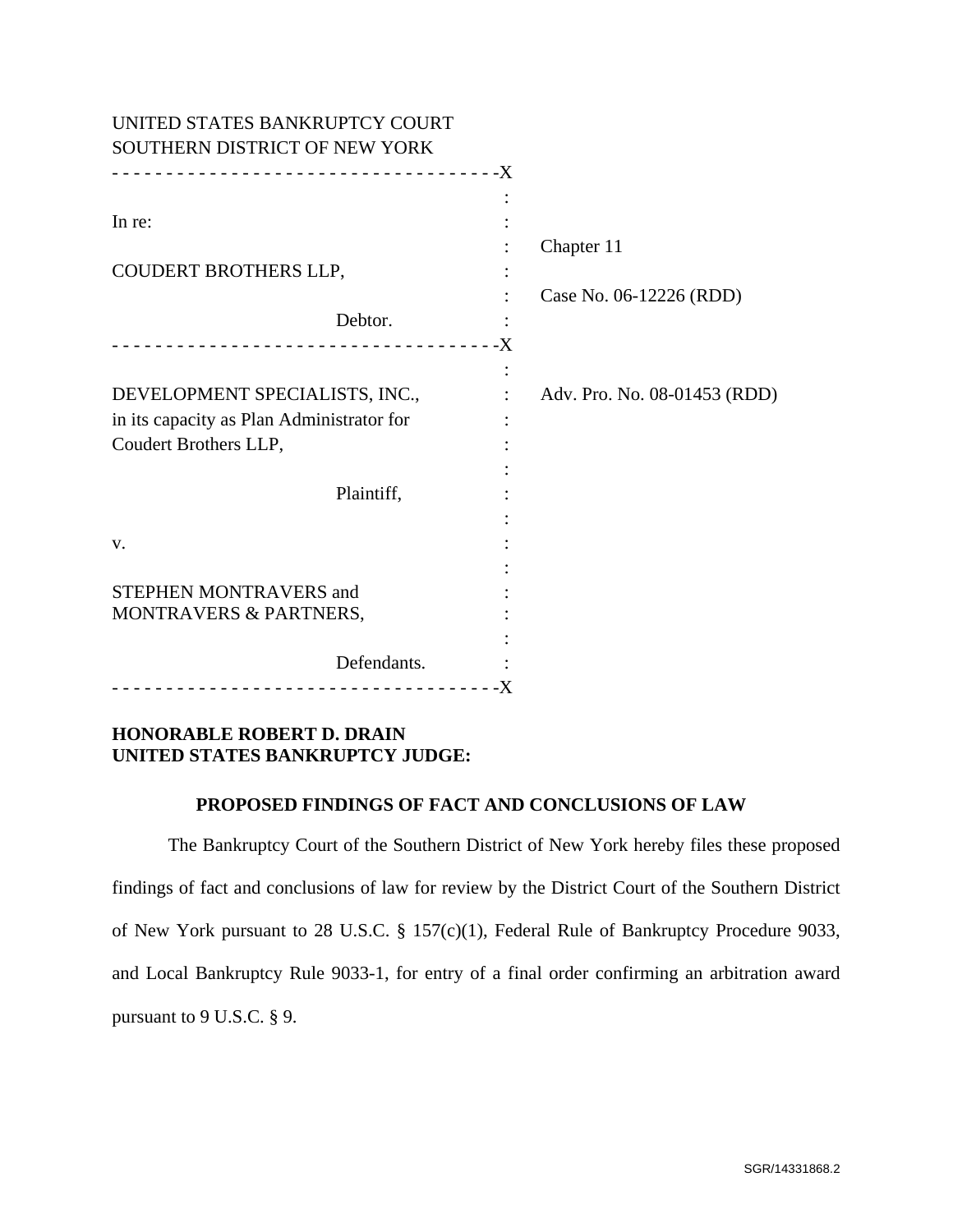#### **PROPOSED FINDINGS OF FACT**

## **I. Parties**

Plaintiff Development Specialists, Inc., in its capacity as Plan Administrator of Coudert Brothers, LLP (the "Plan Administrator"), has moved this Court to confirm an arbitration award pursuant to 9 U.S.C. § 9 in the above-captioned adversary proceeding.

Coudert Brothers, LLP ("Coudert" or the "Debtor") was an international law firm headquartered in New York which was organized as a New York limited liability partnership as of October 1, 2001. Defendant Stephen Montravers ("Montravers") was a partner in the Debtor (McCarthy Dec. ¶¶2, 3).

The Debtor dissolved on August 16, 2005 (the "Dissolution Date"). On August 23, 2005, the Executive Board of Coudert established a Special Situation Committee ("SSC") to oversee the wind down and dissolution of the Debtor (*Id.* ¶¶2, 5).

On September 22, 2006 (the "Petition Date"), the Debtor filed in this Court a voluntary petition for relief under chapter 11 of the Bankruptcy Code (Case No. 06-12226, "Bankruptcy Case"). By Order dated August 27, 2008 (Bankruptcy Case, Doc. No. 878), this Court confirmed the First Amended Plan of Liquidation of Coudert Brothers LLP dated May 9, 2008 (as modified) (the "Plan," Bankruptcy Case, Doc. No. 894) (McCarthy Dec. ¶4).

On May 30, 2008, the SSC provided all partners in the Debtor, including Montravers, with a memorandum (the "May 30, 2008 Memorandum") setting forth detailed calculations of the amount of money the Debtor asserted was owed by that partner (*Id.* ¶5; Ex. A).

 Pursuant to Section 5.2 of the Plan, on the Effective Date, the Plan Administrator became the exclusive representative of the estate under Section  $1123(b)(3)(B)$  of the Bankruptcy Code and was authorized to "assert, prosecute, pursue . . . all Claims, Causes of Action and actions to collect the Receivables, including against Non-Participating Partners . . . and assert and enforce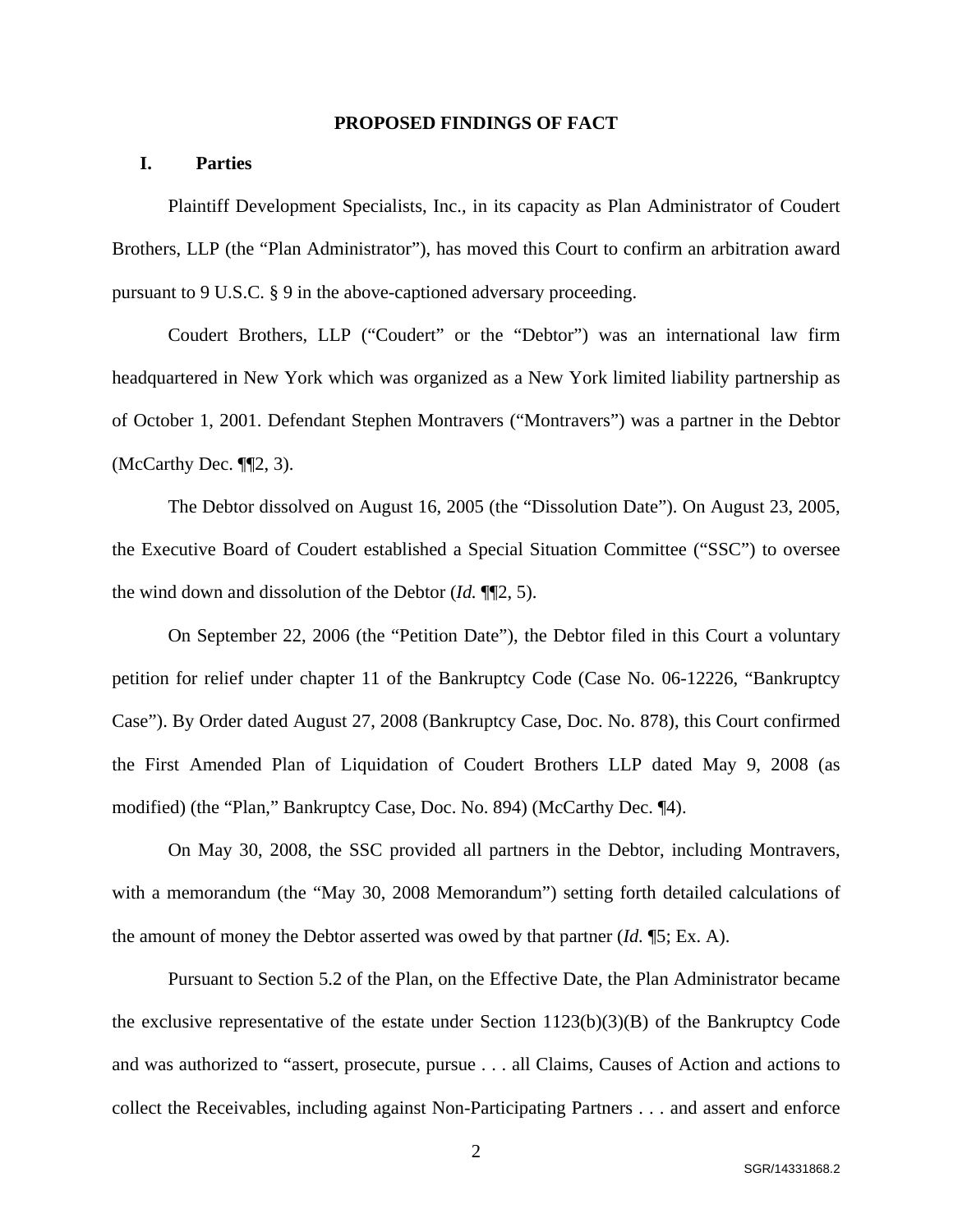all legal and equitable remedies and defenses belonging to the Debtor or its Estate . . ." (Bankruptcy Case, Doc. No. 693).

Pursuant to Article 7 of the Plan, a former partner of the Debtor could participate in the Plan by executing a Participating Settlement Agreement with the Plan Administrator and fulfilling all of his/her obligations to the Debtor in connection with the Participating Settlement Agreement, thereby settling all of that partner's asserted obligations owed by him/her as set forth in the May 30, 2008 Memorandum (McCarthy Dec. ¶5).

Under Section 1.65 of the Plan, a "Participating Partner" was defined as "a Partner who executes a Participating Settlement Agreement with the Plan Administrator and fulfills all obligations to the Estate in connection with such Participating Settlement Agreement." Under Section 1.63 of the Plan, a "Non-Participating Partner" was defined as "any Partner other than a Participating Partner." (*Id.* ¶¶6-7).

Montravers is a Non-Participating Partner as defined in the Plan (*Id.* ¶8).

#### **II. Background and Procedural History**

Within two weeks after the Effective Date of the Plan, the Plan Administrator commenced adversary proceedings against various Non-Participating Partners, including Montravers. The adversary complaint against Montravers and Montravers & Partners sought breach of contract damages for failure to reimburse or repay Coudert tax payments that Coudert had made on Montravers's behalf and loans/advances that Coudert made to Montravers or paid on his behalf, in the total amount of \$22,167.94 (*Id.* ¶¶9-12).

The amended and restated Partnership Agreement dated as of June 21, 2002 (the "June 2002 Partnership Agreement") was the last one to which Montravers was a party (*Id.* ¶13; Ex. B). The June 2002 Partnership Agreement contained an arbitration clause:

3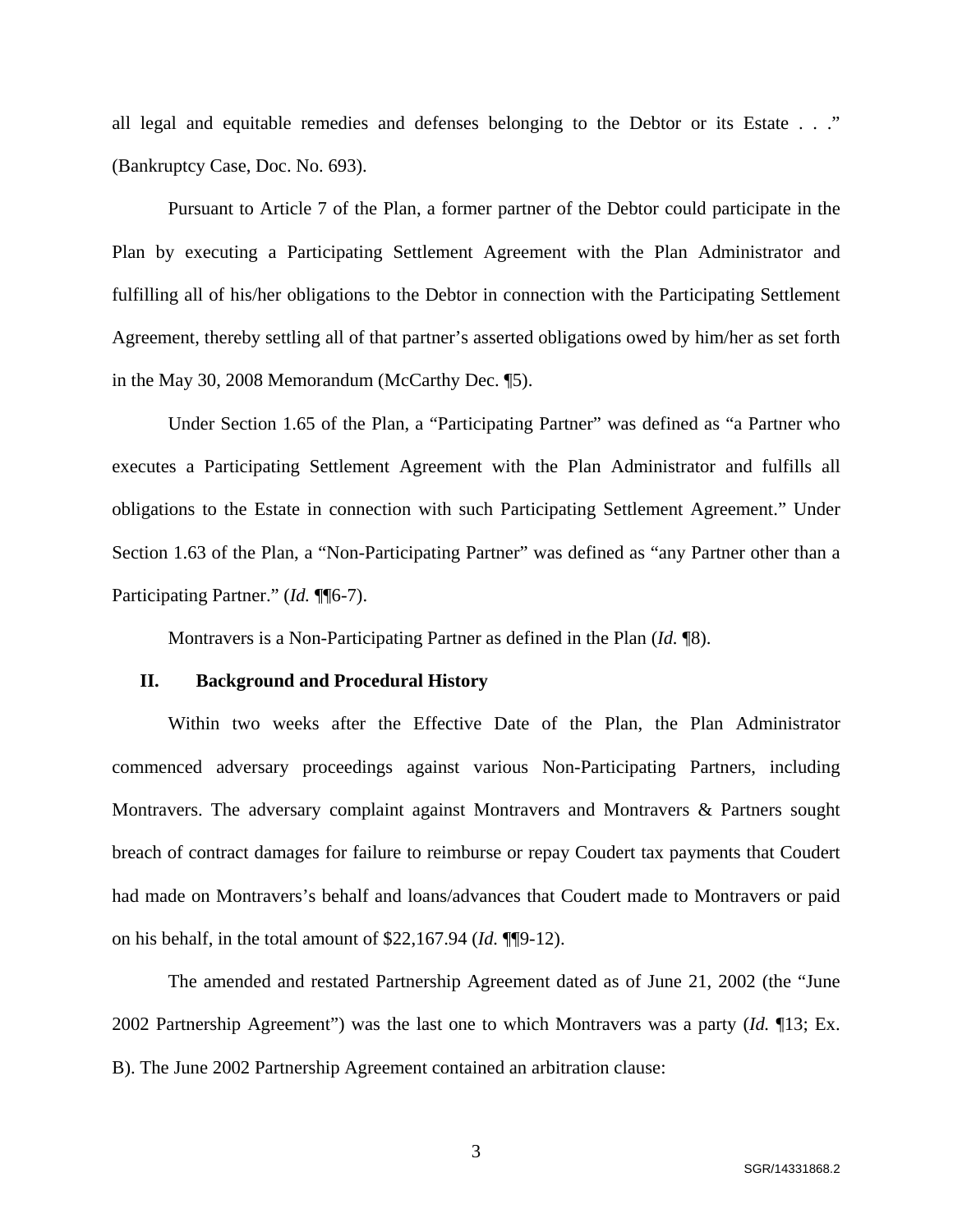Arbitration: Any dispute or controversy arising under or in connection with this Agreement among the parties subject hereto shall be determined by arbitration pursuant to the rules of the American Arbitration Association.

**Site:** The arbitration shall be held in the City of New York.

On June 17, 2013, the Plan Administrator moved in the Bankruptcy Court to compel arbitration of the contract-related claims in several adversary proceedings where the Non-Participating Partner defendants were domiciled in foreign countries, including this adversary proceeding. By Order dated July 19, 2013, this Court granted the Plan Administrator's First Motion to Compel Arbitration Against Foreign Defendants (Bankruptcy Case, Doc. No. 1529), ordering that the contract-related claims shall be arbitrated pursuant to the applicable arbitration provision in the Debtor's Partnership Agreement, and further ordering that, upon the parties' consent, the fraudulent transfer claims shall also be arbitrated<sup>1</sup> (*Id.*  $\P$ [14-15).

#### **III. The Arbitration**

1

On or about September 6, 2013, the Plan Administrator commenced an arbitration against ten foreign partners (the "Respondents"), entitled *DSI v. Bailleux, et al.*, Case No. 50-194-T-00850-13, before the International Centre for Dispute Resolution of the American Arbitration Association (the "ICDR Arbitration"), including Montravers (*Id.* ¶17).

On February 14, 2014, Barbara A. Mentz, Esq., was duly appointed the sole arbitrator for the ICDR Arbitration (the "Arbitrator") (*Id.* ¶18). The Arbitrator conducted a preliminary hearing conference call on April 10, 2014 (*Id.* ¶19). Notice of this conference call was served on all parties by the ICDR (*Id.*). Montravers did not respond to the Demand for Arbitration or otherwise participate in the ICDR Arbitration (*Id.* ¶20). Article 26 of the ICDR's rules address

 $<sup>1</sup>$  As fraudulent transfer claims are exempt from prepetition arbitration clauses, the Plan Administrator had requested</sup> that this Court grant leave to arbitrate those claims only if the partner defendant consented to arbitrate such claims. The Plan Administrator did not assert a fraudulent transfer claim against Montravers.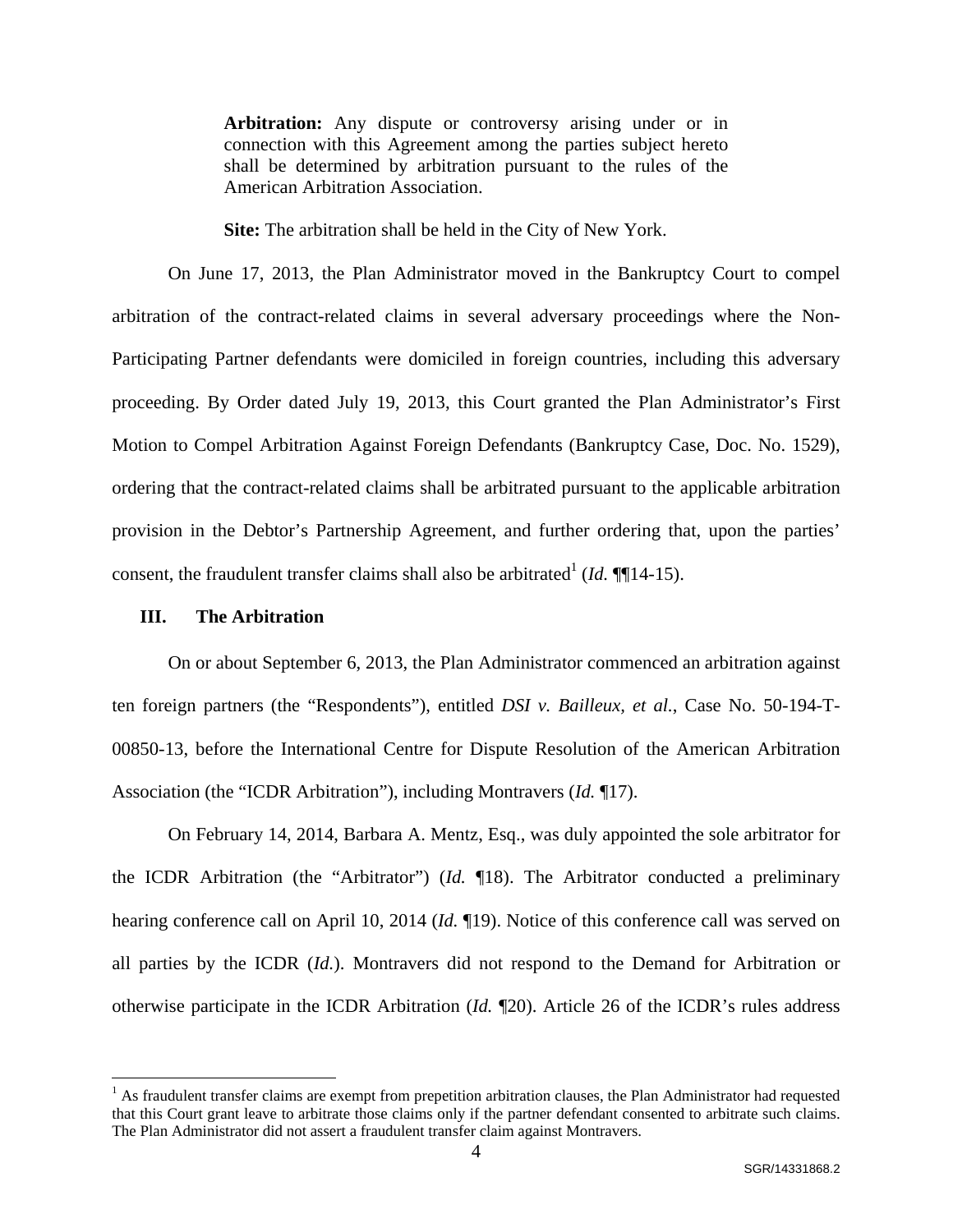default and allow the arbitrations to proceed as long as the defaulting party has been duly notified<sup>2</sup> (*Id.* ¶21).

The Arbitrator decided to conduct all proceedings telephonically in light of the worldwide geographic diversity of the Respondents (*Id.* ¶23). Hearings were held by telephone on July 15, 2014 and August 1, 2014 (*Id.* ¶24). Despite having received notice of these hearings, Montravers did not appear or otherwise participate in the Hearings (*Id.*).

In order to ensure that Montravers (and the other Respondents) received due process, the Arbitrator undertook several steps including issuing two orders, requiring the Plan Administrator to submit additional material on this issue, and conducting a conference call on October 30, 2014 (*Id.* ¶25). Notice of all of these events was provided to each Respondent, none of whom objected to either the Arbitrator's action or the materials submitted by the Plan Administrator (*Id.*). The Arbitrator also invited the Plan Administrator and the Respondents to submit additional evidence after the telephonic hearings (*Id.* ¶26). The Plan Administrator provided the additional evidence (*Id.*). None of the Respondents objected to that evidence or submitted his own evidence (*Id.*).

The record was closed in early 2015 (*Id.* ¶27).

### **IV. The Arbitration Award**

 $\overline{a}$ 

The Arbitrator issued her Final Award on September 30, 2015 (the "Final Award") (*Id.* ¶28). The Arbitrator certified that the Final Award was made in New York, New York (*Id.* ¶29). The Final Award determined that six of the Respondents owed the Plan Administrator US\$267,806.53. The Final Award directed that the awards against the six Respondents include a total of 34 percent of the administrative fees and expenses of the ICDR on a proportionate basis.

 $2^2$  One of the other Respondents, Jeremy Joseph Bartlett, challenged the venue of the ICDR Arbitration in New York. By order on June 23, 2014, the Arbitrator denied the challenge to venue and determined that venue was proper in New York.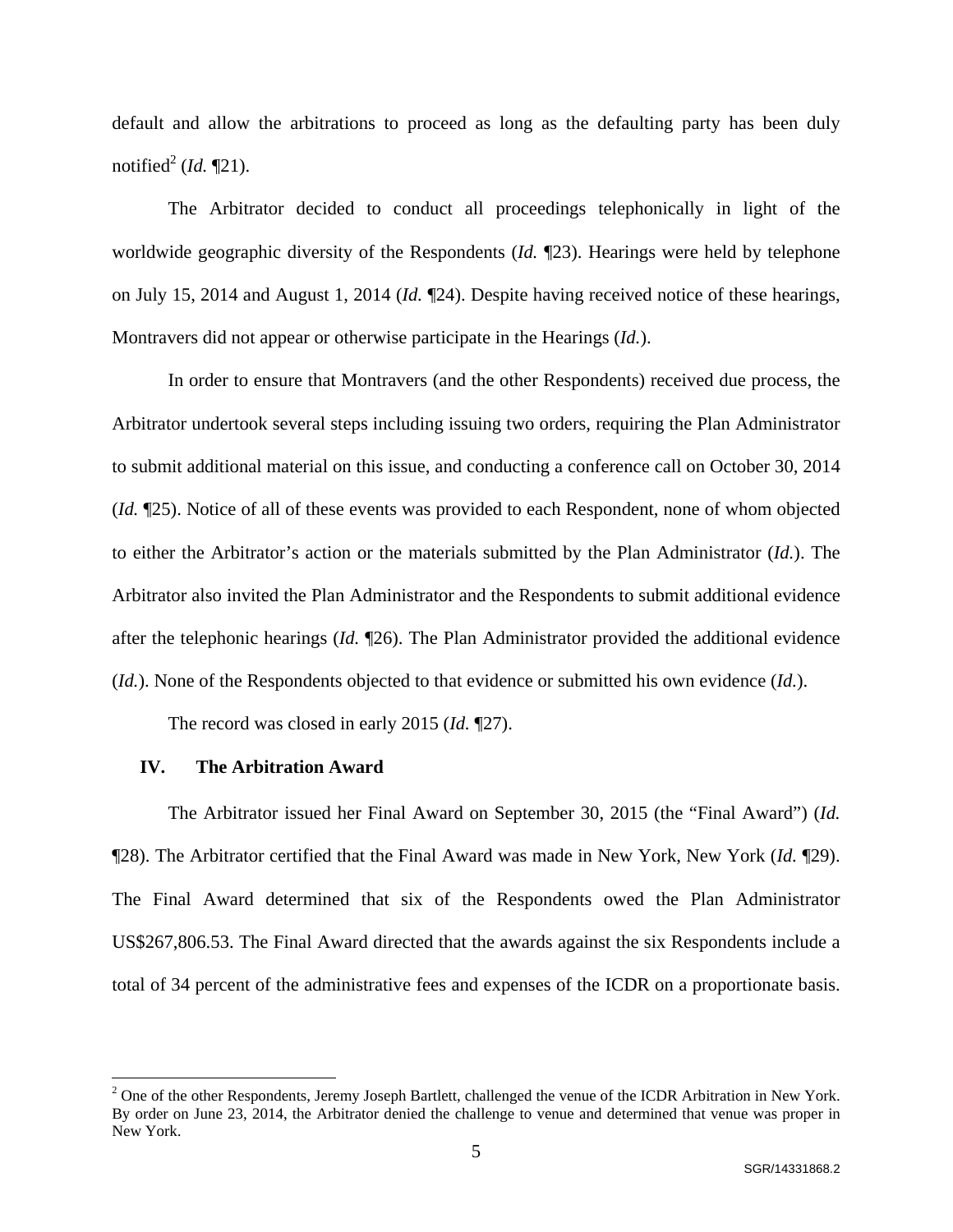As to each Respondent, the Final Award included a schedule addressing specifically the claims against that Respondent.

Schedule F addressed the claims against Montravers. Under Schedule F, the Arbitrator determined that:

- a. Montravers received due notice of the ICDR Arbitration and an opportunity to be heard;
- b. Montravers was an equity partner of Coudert and a party to the June 2002 Coudert Partnership Agreement; and
- c. the Plan Administrator had proven that Montravers (a) owed US\$22,167.94 in damages for breach of contract; (b) owed pre-Award interest on that amount at nine percent per annum from August 1, 2008 through the date of the Final Award, September 30, 2015, pursuant to CPLR 5004 (US\$14,299.17); and (c) must reimburse the Plan Administrator US\$1,895 for his share of the ICDR administrative fees and the Arbitrator's compensation and expenses; which total US\$38,362.17 (the "Montravers Award").

On July 29, 2016, the Plan Administrator moved for an order confirming the Montravers Award ("Motion to Confirm").

Montravers has not paid any portion of the Montravers Award and he has not moved to vacate the Montravers Award, after due service, as discussed below.

### **PROPOSED CONCLUSIONS OF LAW**

#### **I. Authority**

The Plan Administrator has moved for confirmation of the Montravers Award. The Plan Administrator's motion involves both core and non-core matters under 28 U.S.C. § 157. Because a claim for prepetition breach of contract is non-core, the Bankruptcy Court cannot enter a final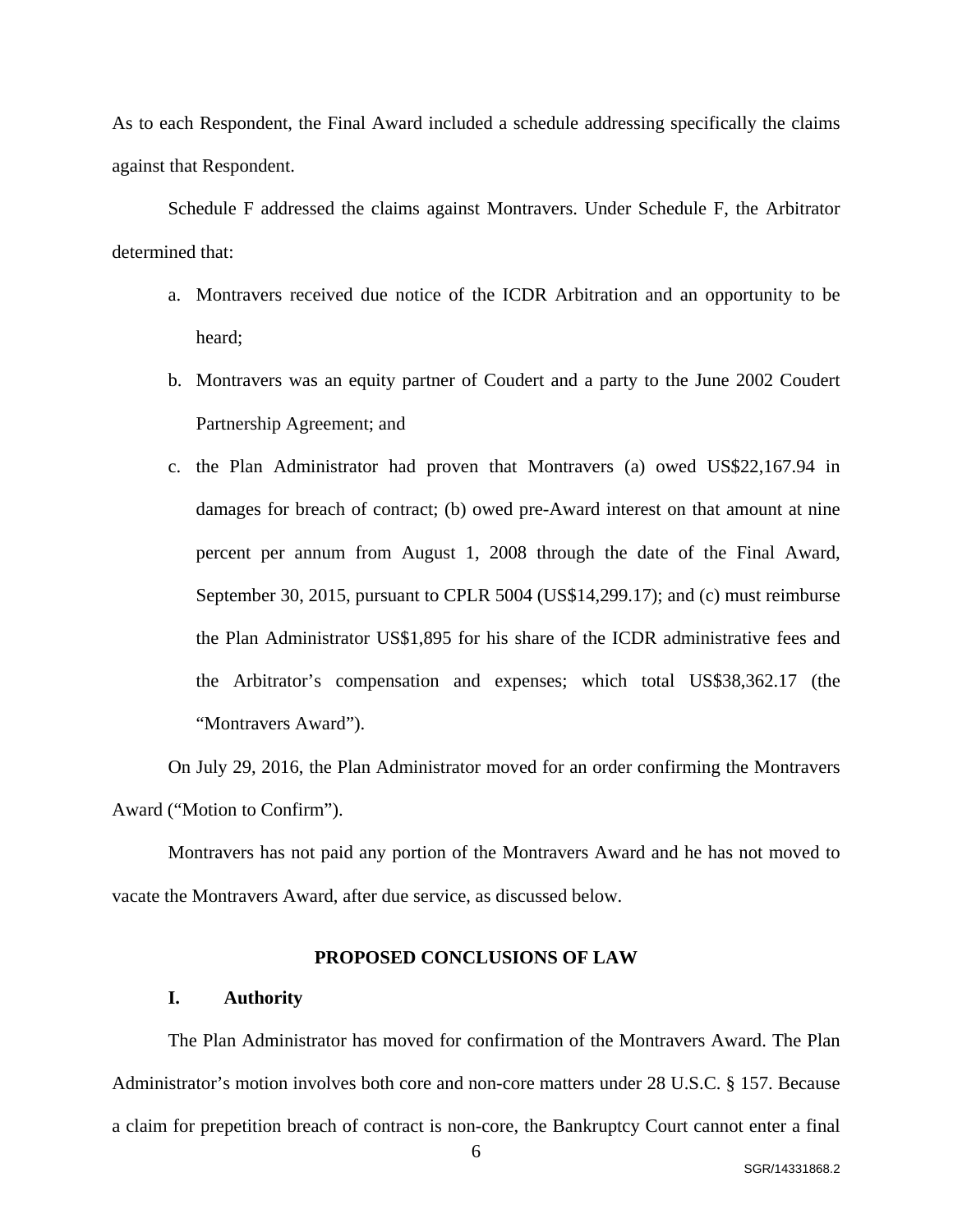order or judgment with respect to the breach of contract claim. *Stern v. Marshall*, 564 U.S. 462 (2011).

As to confirmation of the Montravers Award, this Court has considered the Plan Administrator's motion and files herein its proposed findings of fact and conclusions of law for review by the District Court pursuant to 28 U.S.C. § 157(c)(1); Federal Rule of Bankruptcy Procedure 9033; and Local Bankruptcy Rule 9033-1.

### **II. Confirmation of the Montravers Award**

The arbitration proceedings and the issuance of the Montravers Award were in all respects proper, and therefore the Montravers Award is final and binding. In light of Montravers's failure to participate in this adversary proceeding, to participate in the Arbitration and to pay the Montravers Award, a judgment on the Montravers Award is necessary in order to permit the Plan Administrator to enforce it.

The Plan Administrator's application to confirm the arbitration award is authorized by Section 9 of the Federal Arbitration Act (the "FAA"), 9 U.S.C. § 9. No court was specified in the June 2002 Partnership Agreement. Section 9 of the FAA provides that "[i]f no court is specified in the agreement of the parties, then such application may be made to the United States court in and for the district within which such award was made." The Final Award was made within this District.

The Montravers Award was not the product of corruption, fraud, partiality or undue means, and is not subject to any of the grounds listed in the FAA for vacatur. 9 U.S.C. § 10. The Plan Administrator's application for confirmation of the Montravers Award was filed within one year of the Final Award's issuance.

#### **III. Service on Montravers**

The FAA provides, in pertinent part: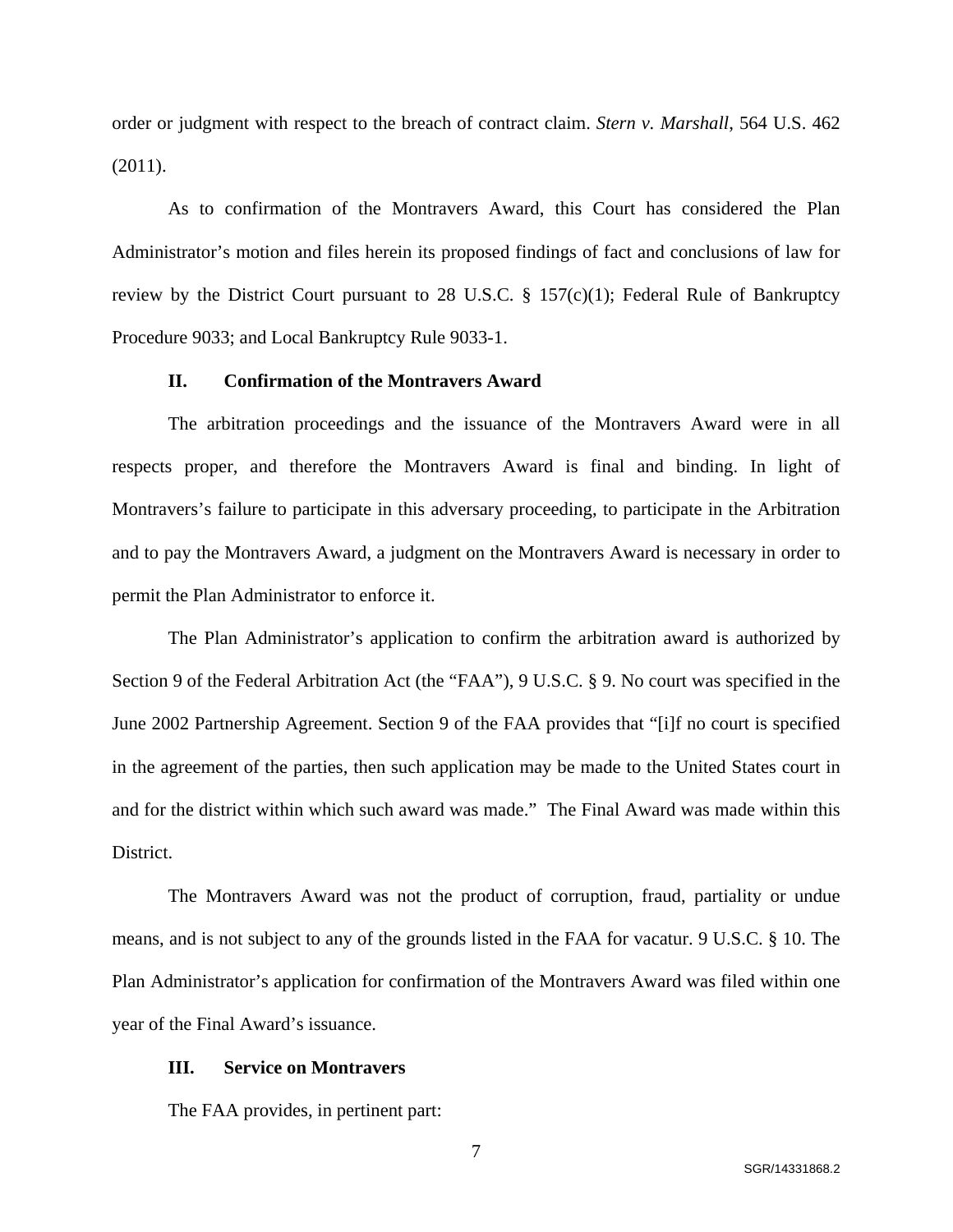Notice of the application shall be served upon the adverse party, and thereupon the court shall have jurisdiction of such party as though he had appeared generally in the proceeding. . . If the adverse party shall be a nonresident, then the notice of the application shall be served by the marshal of any district within which the adverse party may be found in like manner as other process of the court.

9 U.S.C. § 9. The Second Circuit has noted that the final sentence in Section 9 describing that service on nonresidents requires that service be "in like manner as other process by the court" means that a plaintiff seeking to confirm an arbitration award need only comply with the requirements of Fed. R. Civ. P. 4 for initial service of process of regular civil suits. *See Reed v. Martin, Inc. v. Westinghouse Elec. Corp.*, 439 F.2d 1268, 1277 (2d Cir. 1971) (noting in dicta that "[t]he phrase 'in the like manner as other process of the court' found in § 9 of the Arbitration Act refers to Fed. R. Civ. P. 4 on the accomplishment of appropriate service . . ."); *see also Marine Trading v. Naviera Commercial Naylamp S.A.*, 879 F. Supp. 389 (S.D.N.Y. 1995) (finding that Rule 4 "sets out means of extraterritorial service of process" and therefore "affords a reasonable guide for what the parties contemplated" when they agreed to resolve disputes by arbitration in New York); *In re Arbitration between InterCarbon Bermuda, Ltd. and Caltex Trading & Transp. Corp.*, 146 F.R.D. 64 (S.D.N.Y. 1993) (finding that service of a notice of motion to confirm an arbitration award should be effectuated pursuant to the procedures set forth in Rule 4). In the absence of language in the FAA providing for service of a respondent with notice of a motion to confirm an arbitration award in a district that does not lie within a judicial district of the United States, the Plan Administrator was required to serve Montravers "in like manner" as a foreign defendant would be served with process pursuant to Rule 4.

Rule  $4(f)(1)$  allows for extraterritorial service of a foreign defendant through "any internationally agreed means of service that is reasonably calculated to give notice, such as those authorized by the Hague Convention on the Service Abroad of Judicial and Extrajudicial

8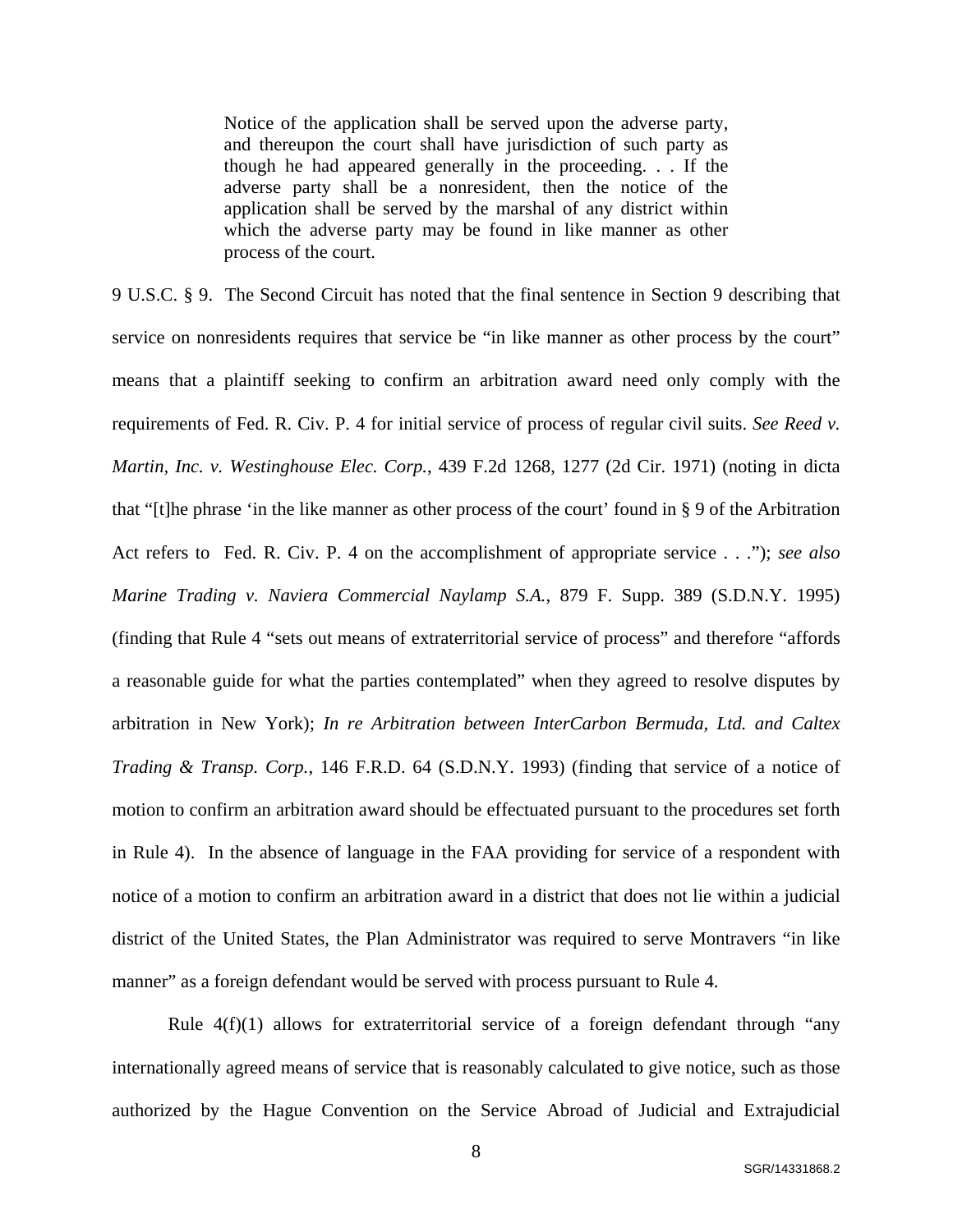Documents." Fed. R. Civ. P. 4(f)(1). The Hague Convention sets forth, for participating countries, including France, a detailed method of service whereby each participating state designates a "Central Authority" to receive requests for service from other states. In France, the "Central Authority" is the Ministry of Justice. Montravers is located within Paris, France.

Montravers was properly served with the Notice of Hearing and the Motion to Confirm, pursuant to Fed. R. Civ. P. 4(f)(1), via the Ministry of Justice. Plaintiff filed with this Court an Amended Proof of Service of Notice of Application to Confirm Arbitration Award demonstrating that Mr. Montravers was personally served with the papers in support of the Motion to Confirm, including the Notice of Motion, on January 3, 2017, and annexing a true and correct copy of documents confirming such service (Adversary Proceeding, Doc. No. 25).

Montravers is subject to personal jurisdiction in this District by virtue of consenting to arbitration in New York. *Victory Transp., Inc. v. Comisaria General de Abastecimientos y Transportes*, 336 F.2d 354, 364 (2d Cir. 1964) (holding that by consenting to arbitration in New York, the appellant had consented to in personam jurisdiction of the District Court and thus "the sole function of process in this case was … to notify the appellant that proceedings had commenced."); *Scandinavian Reinsurance Co. Ltd. v. St. Paul Fire & Marine Ins. Co.*, 732 F. Supp. 2d 293, 305 (S.D.N.Y. 2010) ("when parties enter into an agreement to arbitrate in a particular forum, they consent to personal jurisdiction in the courts of that forum"), *rev'd on other grounds*, 668 F.3d 60 (2d Cir. 2012); *Assoc. Indus. Ins. Co. v. Excalibur Reins. Corp.*, No. 13 Civ. 8239 (CM), 2014 WL 6792021, at \*4 (S.D.N.Y. Nov. 26, 2014) (quoting *Scandavian Re* opinion). Service of the Notice of Motion as described above satisfied the notice requirement under Section 9 of the FAA. *Home Ins. Co. v. RHA/Penn. Nursing Homes, Inc.*, 113 F. Supp. 2d 633, 635n (S.D.N.Y. 2000) ("Respondent was served with a notice of petition, thus satisfying that requirement [in 9 U.S.C. § 9]."); *Scandinavian Re*, 732 F. Supp. 2d at 305 ("only purpose of